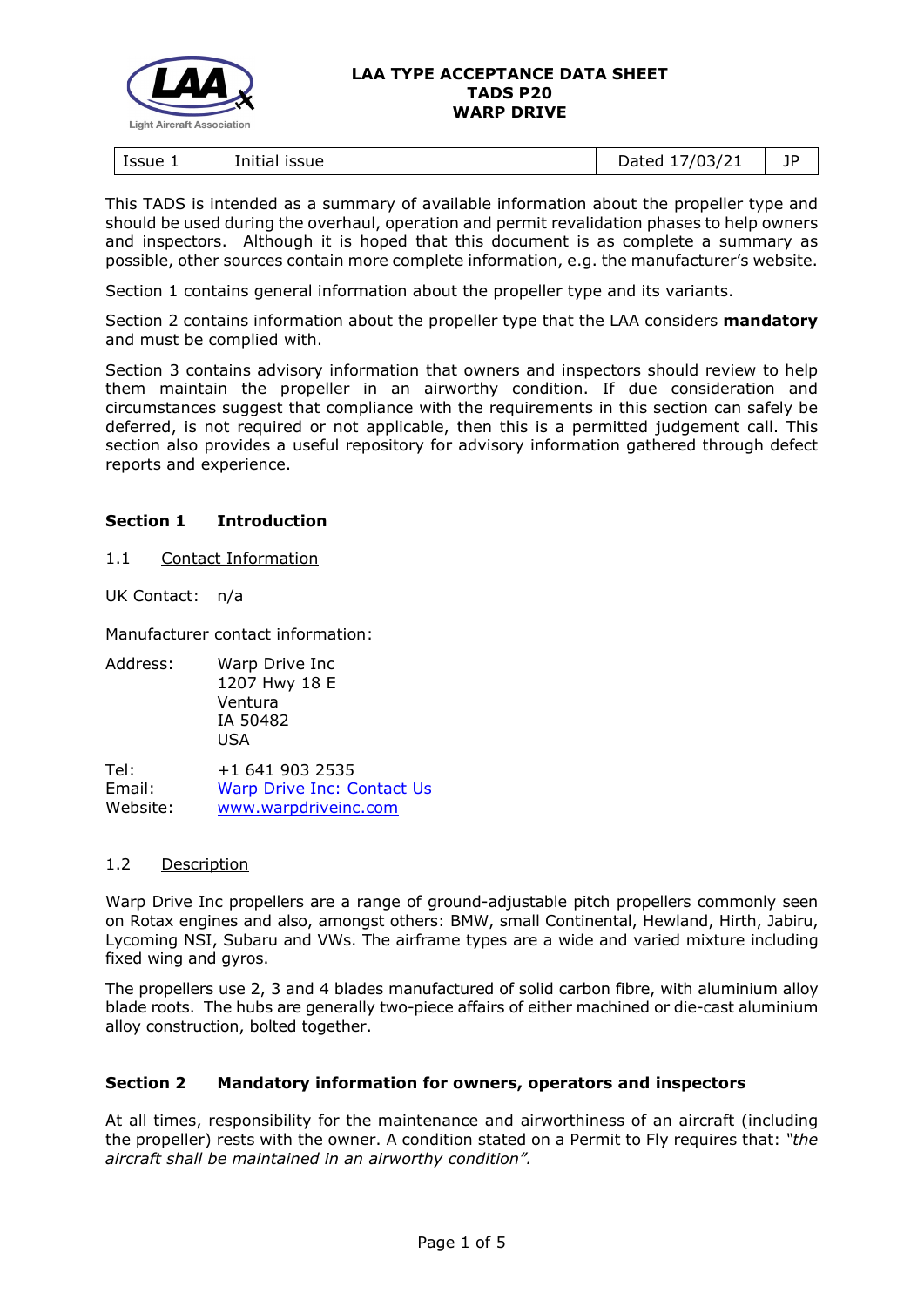

# 2.1 Lifed Items

No type-specific information, refer to any specific manufacturer's information wherever possible.

# 2.2 Operator's Manuals

Where possible, the manuals describing setup, operation and maintenance procedures for the propeller should be obtained from the manufacturer or importer and retained with the aircraft's records.

Check also the [Downloads](https://warpdriveinc.com/downloads/) and [News](https://warpdriveinc.com/news/) sections of the Warp Drive website for continuing airworthiness information, revisions and other useful information.

# 2.3 Maintenance Schedule

Refer to information supplied by Warp Drive, otherwise standard maintenance procedures for composite blade propellers applies (noting also the aluminium hub). Check also information in paragraph 3.3 below.

Check also the [Downloads](https://warpdriveinc.com/downloads/) and [News](https://warpdriveinc.com/news/) sections of the Warp Drive website for continuing airworthiness information, revisions and other useful information.

Propellers fitted to LAA administered aircraft that are maintained either in accordance with the manufacturer's maintenance schedule, the CAA Light Aircraft Maintenance Schedule (LAMS) [CAP 411](http://www.caa.co.uk/CAP411) or the LAA Generic Maintenance Schedule, further details of which can be found in LAA Technical Leaflet [TL 2.19: The LAA Generic Maintenance Schedule.](http://www.lightaircraftassociation.co.uk/engineering/TechnicalLeaflets/Operating%20An%20Aircraft/TL%202.19%20The%20LAA%20Generic%20Maintenance%20Schedule.pdf) Note: The CAA and LAA produced maintenance schedules were originally written around the maintenance requirements of aircraft fitted with traditional aircraft engines and propellers.

Some aircraft may have mandated maintenance requirements and/or schedules which are stated on the aircraft's Operating Limitations document and these must be followed.

More information on maintenance schedules can be found in the [Aircraft Maintenance](http://www.lightaircraftassociation.co.uk/engineering/Maintenance/Aircraft_Maintenance.html) section of the LAA website.

# 2.4 Airworthiness Directives

Non-certified type so no type-specific applicable Airworthiness Directives.

#### 2.5 Mandatory Permit Directives

| <i>Reference ID</i> | Dated     | Description                                                                                                                                                                                     |
|---------------------|-----------|-------------------------------------------------------------------------------------------------------------------------------------------------------------------------------------------------|
| MPD 1995-103        | 29 Dec 95 | Warp Drive 'Standard Hub' propellers. Applicability is<br>for microlights but advise to apply to other category<br>aircraft as well. Refer also to PFA/WDP/001 and<br>Section 3.4 note 3 below. |

Check CAA [CAP 661](http://www.caa.co.uk/cap661) which lists MPDs issued before 31 January 2012 and is no longer being updated.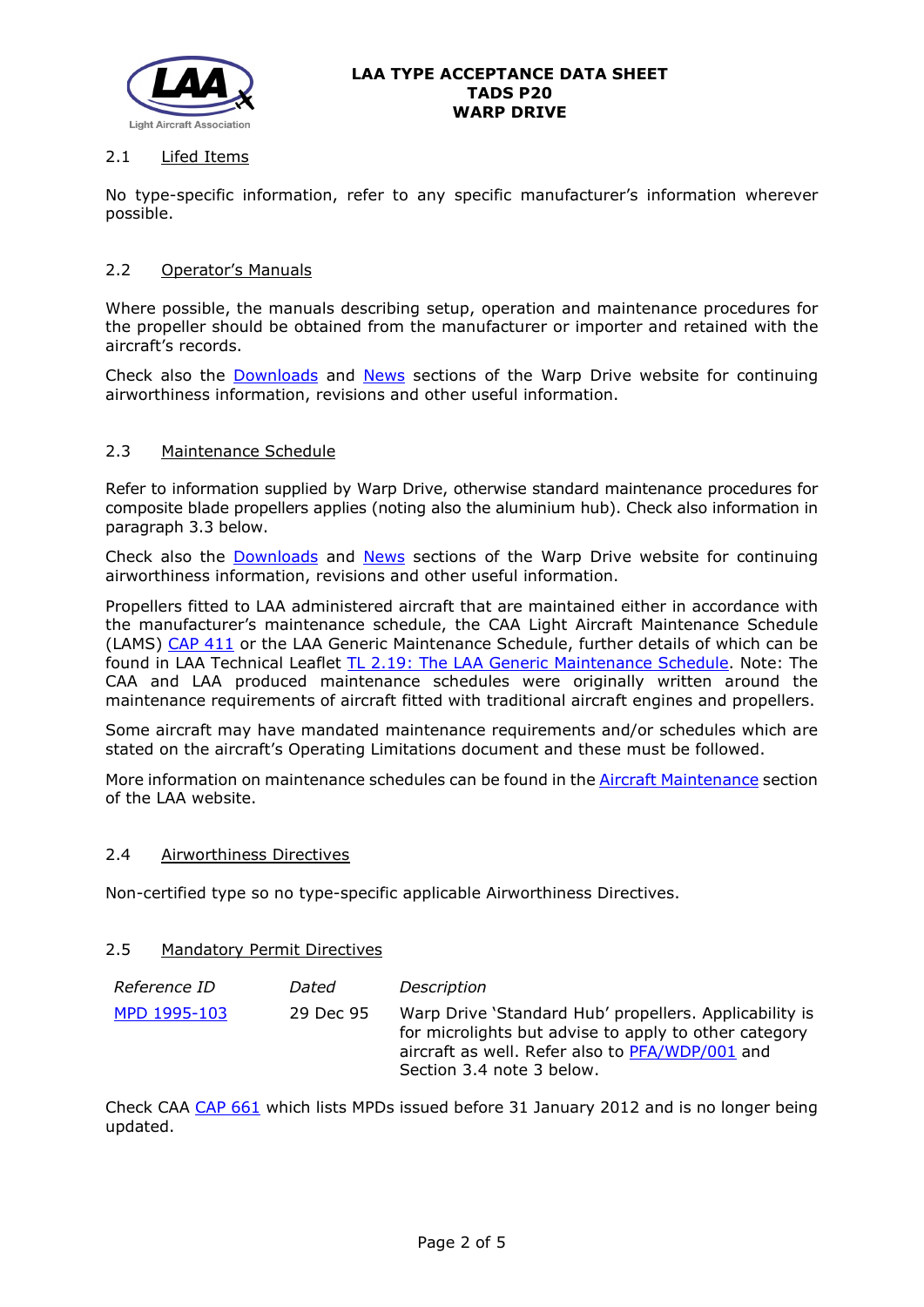

### **LAA TYPE ACCEPTANCE DATA SHEET TADS P20 WARP DRIVE**

The CAA now provides links to MPDs issued after 31 January 2012 on the [CAA MPD Listing](http://publicapps.caa.co.uk/modalapplication.aspx?appid=11&mode=list&type=sercat&id=55) page of their website.

The LAA website should be checked for MPDs that are non-type specific in LAA Technical Leaflet [TL 2.22: Non-Type Specific MPDs.](http://www.lightaircraftassociation.co.uk/engineering/TechnicalLeaflets/Operating%20An%20Aircraft/TL%202.22%20non-type%20specific%20MPDs.pdf)

### 2.6 CAA Mandatory Requirements for Airworthiness CAP747 and Civil Aircraft Airworthiness Information and Procedures (CAAIP) CAP562

No type-specific requirements or information at this time.

CAA publications [CAP 747](http://www.caa.co.uk/CAP747) and [CAP 562](http://www.caa.co.uk/CAP562) contain information that may be relevant to LAA administered aircraft and should be checked for applicability.

In particular, refer to [CAP 747](http://www.caa.co.uk/CAP747) Generic Requirement GR No. 17 which concerns the maintenance requirements for variable pitch propellers installed on aircraft holding a UK Certificate of Airworthiness but may also be pertinent to LAA administered aircraft.

# 2.7 LAA Required Modifications (including LAA issued AILs, SBs, etc)

| <i>Reference ID</i> | Dated     | Description                                                                                                                                                                                      |
|---------------------|-----------|--------------------------------------------------------------------------------------------------------------------------------------------------------------------------------------------------|
| PFA/WDP/001         | 27 Mar 95 | Warp Drive 'Standard Hub' propellers. Applicability is<br>for microlights but advise to apply to other category<br>aircraft as well. Refer also to MPD 1995-103 and<br>Section 3.4 note 3 below. |

# 2.8 Operating Limitations to be Placarded or Shown by Instrument Markings

The Operating Limitations document for the aircraft will specify aircraft and powerplant limitations for that particular aircraft. Where a propeller is being fitted in accordance with a Propeller Type List  $(PTL/1)$ , any limitations proscribed by the relevant  $PTL/1$  document must be adhered to.

Notes:

- Refer to the propeller manufacturer's latest documentation for the definitive parameter values and recommended placards.
- Data stated on the aircraft's Operating Limitations document must be displayed by means of cockpit placards or instrument markings.

# **Section 3 Advice to owners, operators and inspectors**

# 3.1 General

Where possible, the manuals describing setup, operation and maintenance procedures for the propeller should be obtained from the manufacturer or importer and retained with the aircraft's records.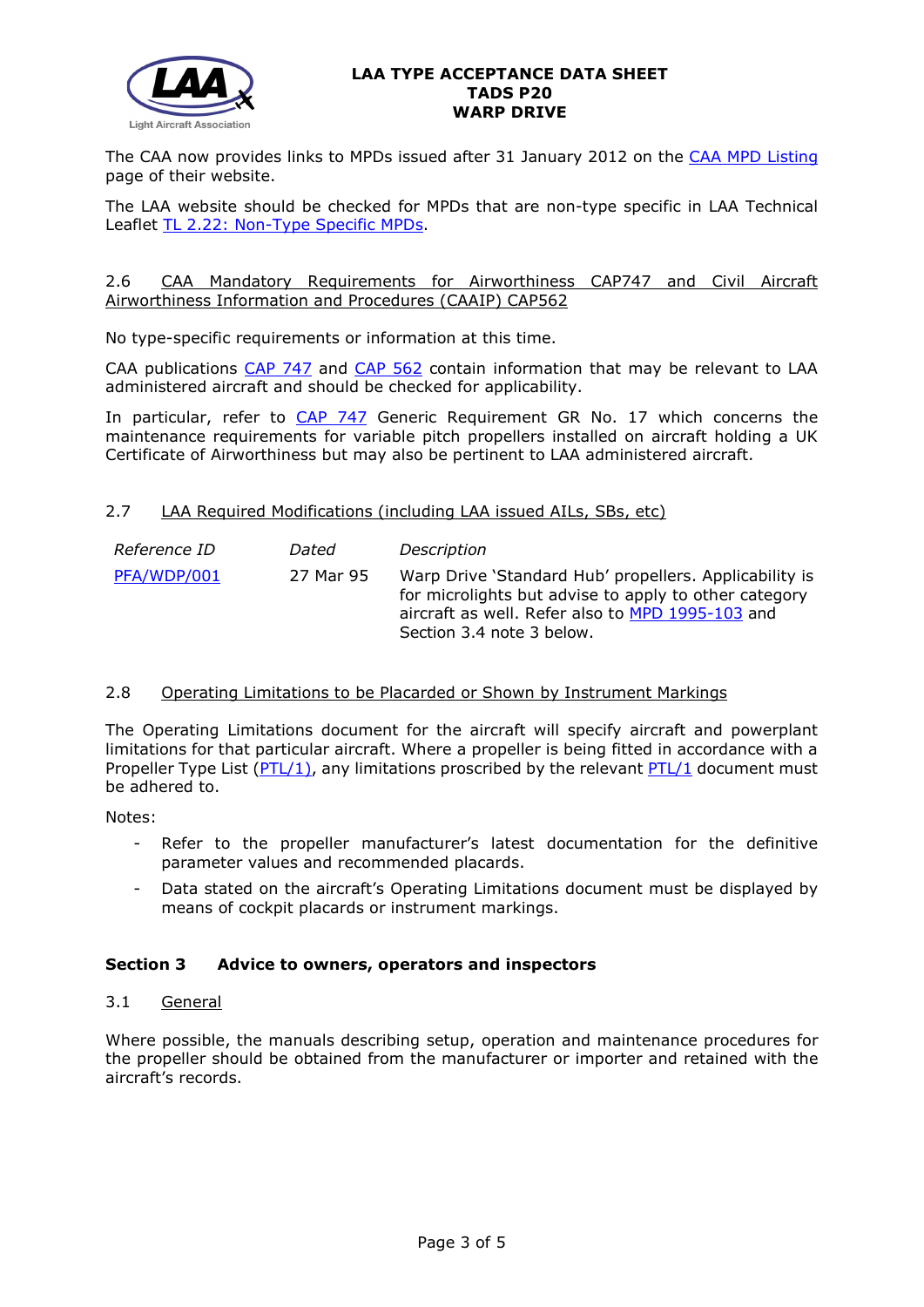

# 3.2 Standard Options

There are no Standard Options for any propellers fitted to LAA administered aircraft at this time.

# 3.3 Manufacturer's Information (including Service Bulletins, Service Letters, etc)

In the absence of any over-riding LAA classification, inspections and modifications published in the manufacturer's continuing airworthiness data should be satisfied according to the recommendations therein. It is the owner's responsibility to be aware of and supply such information to their inspector.

| Reference ID       | Dated     | Description                                  |
|--------------------|-----------|----------------------------------------------|
| $04 - 01 - 10$     | 04 Jan 10 | HP and HP-L hub assembly instructions        |
| $06 - 01 - 10$     | 06 Jan 10 | HPL-R assembly instructions                  |
| $19 - 02 - 18$     | 19 Feb 18 | Leading-edge tape instructions               |
| SB-218-HHP-01      | 17 Jul 19 | 2 and 3 blade hub cracking                   |
| $001 - 02 - 21$    | 01 Jan 21 | Protractor instructions, setting blade pitch |
| 003-01-20 Standard | 03 Jan 20 | Standard hub assembly instructions           |
| 003-01-20 Oversize | 03 Jan 20 | Oversize hub assembly instructions           |

Check also the [Downloads](https://warpdriveinc.com/downloads/) and [News](https://warpdriveinc.com/news/) sections of the Warp Drive website for continuing airworthiness information, revisions and other useful information.

# 3.4 Special Inspection Points

- 1. Cracking problems have been experienced with these hubs through prop strikes, spinners coming off and striking the blades, and through fatigue particularly when fitted to direct drive engines. Great care should be taken to check for cracks in the hub components, dismantling if necessary, for access. Spinners, if fitted, must always be removed to allow a proper check on these hubs at regular maintenance intervals.
- 2. Note that cracking problems in the lightweight type hubs may well be triggered by inbuilt stresses caused by incorrect assembly of the propeller previously. It is particularly important to tighten up the blade retaining bolts evenly so as to keep the plates flat and ensure even distribution of the loads between all the bolts. It has been suggested that the 'nominal gaps' between the spacer blocks which grip the propeller blade roots should be checked for uniformity using feeler gauges after setting the blade pitch and torquing-up the bolts. This serves as a double-check on the correct bolt tightening having been carried out, and that the hub halves are not being distorted by the bolts.
- 3. Warp Drive 'Standard Hub' propellers are subject to [MPD 1995-103](http://www.lightaircraftassociation.co.uk/engineering/TADs/P20/MPD%201995-103.pdf) and [PFA/WDP/001.](http://www.lightaircraftassociation.co.uk/engineering/TADs/P20/PFA%20WDP%20001%20270395.pdf) Applicability is for microlights but advise applies to other category aircraft as well.

One of the hub plates of a Warp Drive propeller fitted to a Rotax 582 engine in an LAA administered aircraft was found to have cracked through fatigue after very few running hours. The propeller hub concerned was what Warp Drive designated their 'Standard Hub', in which the hub consists of two flat aluminium plates with the blades sandwiched between the two using plastic spacer blocks. The crack occurred in the plate adjacent